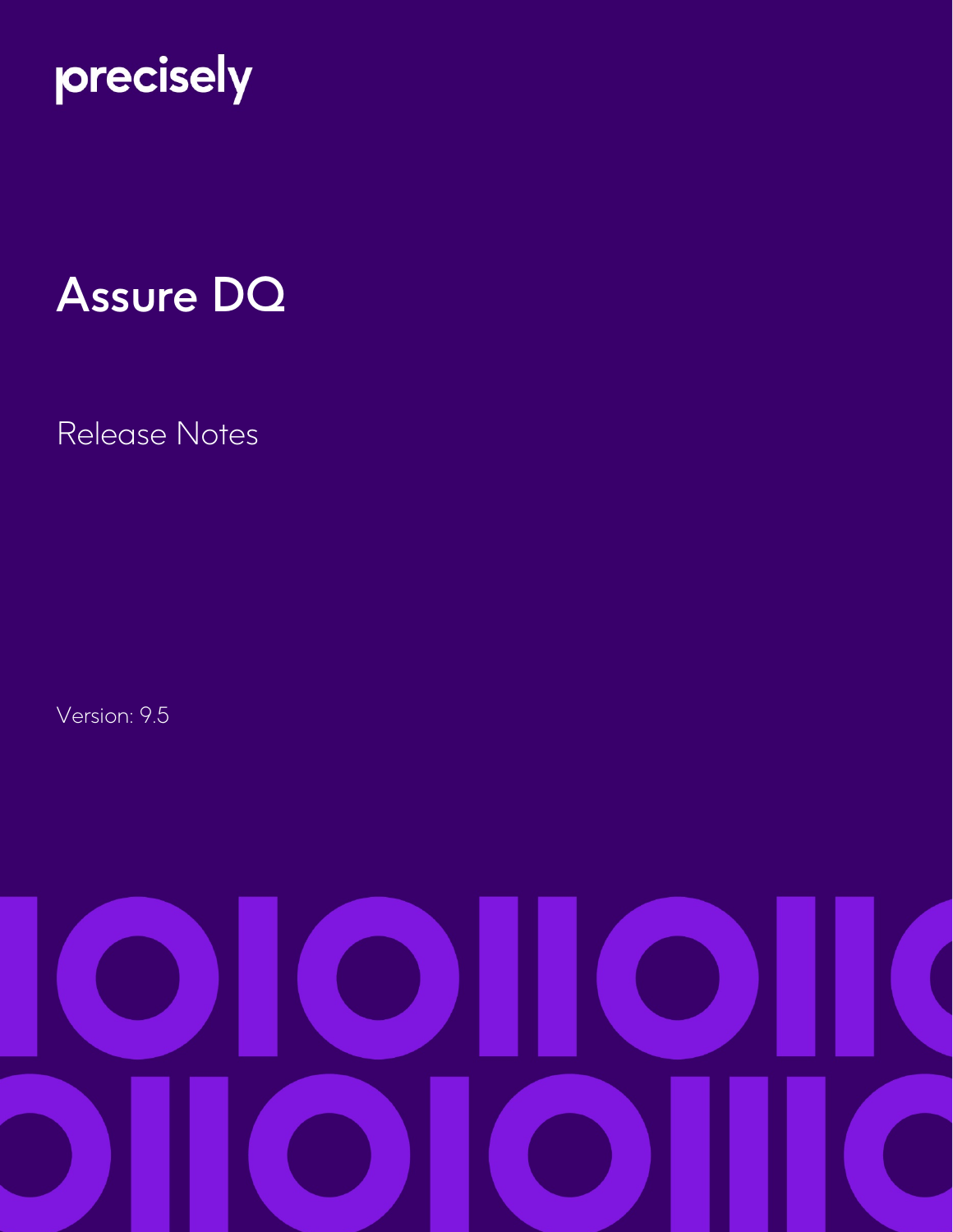# **Table of Contents**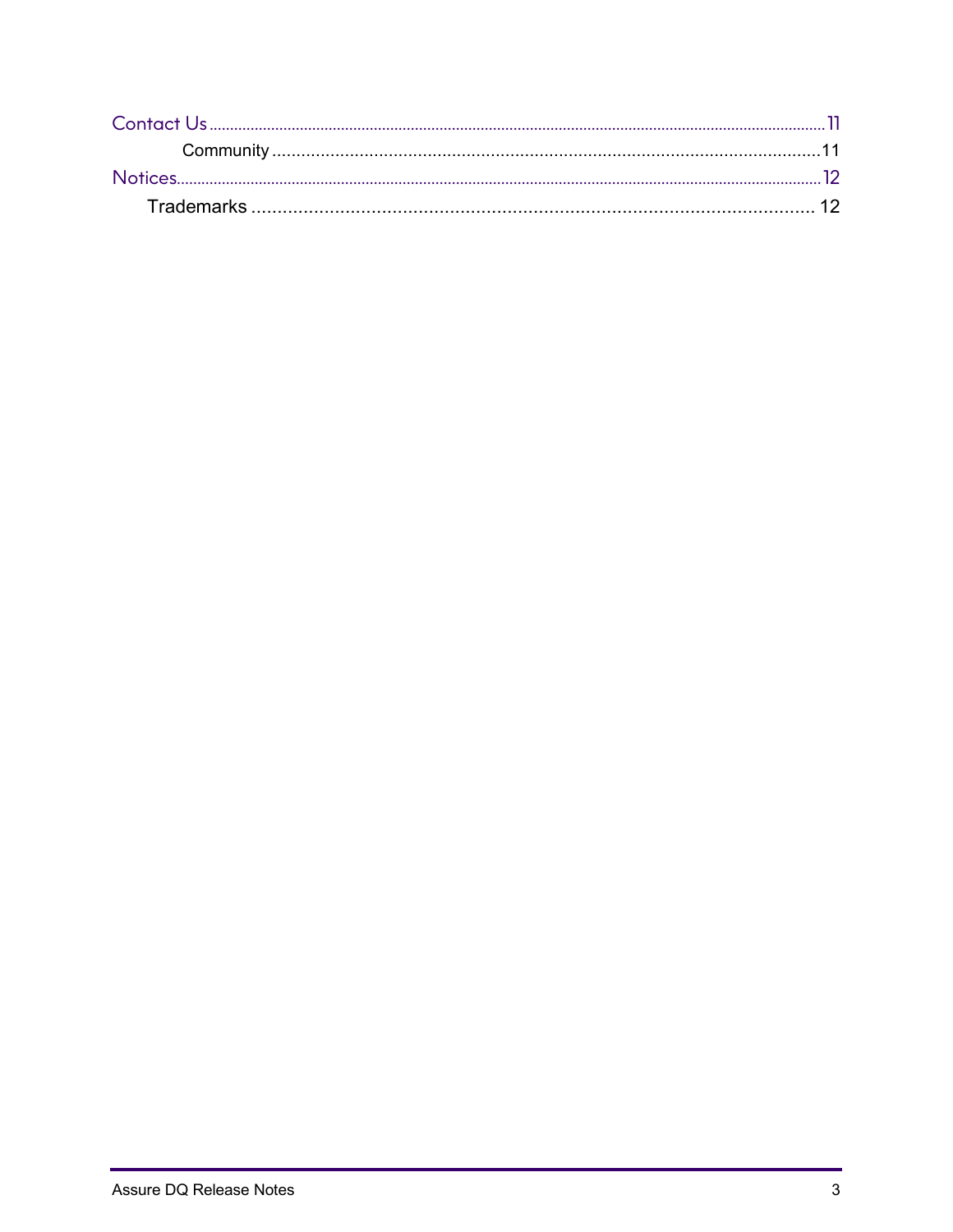## <span id="page-3-0"></span>**Overview**

The *Assure DQ Release Notes* describe the enhancements and modifications included in Assure DQ 9.5. This document lists migration concerns, maintenance fixes that may affect your rules if you upgrade from a previous release and known issues.

Follow the instructions in the *Infogix Server Upgrade Guide* to upgrade the Assure DQ server to the new release. You must also upgrade any client installations to release 9.5. Follow the instructions in the *Assure DQ Client Installation Guide*.

# <span id="page-3-1"></span>What's New

This section summarizes the enhancements for Assure DQ Release 9.5.

### <span id="page-3-2"></span>Infogix Assure is now Assure DQ

As part of the Precisely rebranding strategy, Infogix Assure product is now rebranded as Assure DQ. Within the user interface, users will see the new Assure DQ naming being used.

Note that there may still be some underlying references to "Infogix Assure", but those have been kept to reduce any issues with the broader backend name dependencies.

### <span id="page-3-3"></span>Test Translation Rule

A rules developer can now test a translation rule. The rules developer can define one or more tests including values for all translation inputs, run the test, and view the translation outputs for all the tests performed. This allows the rules developer to quickly verify their translations before using them in control point capture logic.

#### <span id="page-3-4"></span>Improved Reference Reports

Reference and Referenced by reports are now shown in a flattened layout, without the use of expand/collapse sections. This improves readability as well as printability.

### <span id="page-3-5"></span>Translation Usage Independent Caching

A rules developer can now specify the lifetime of a loaded translation table by specifying a time of day at which the translation should be reloaded. Previously, translation data was always discarded as soon as control points were no longer using the translation and reloaded on the next use. Now, by specifying a time of day, the system can reuse translations across control point executions at different times of the day, potentially improving control point processing speed.

### <span id="page-3-6"></span>Work Field Increment

A new work field increment extract rule is added on the Extract tab for capturing control points. This simplifies rule building for the rules developer who often needs to perform this activity.

### <span id="page-3-7"></span>Detecting Control Point Executions Deletion During Import

When a controls export zip is loaded by the import process, the system will detect control points that are being deleted which have execution history in the system and will warn the user about those control entities that have this condition. The user can then get further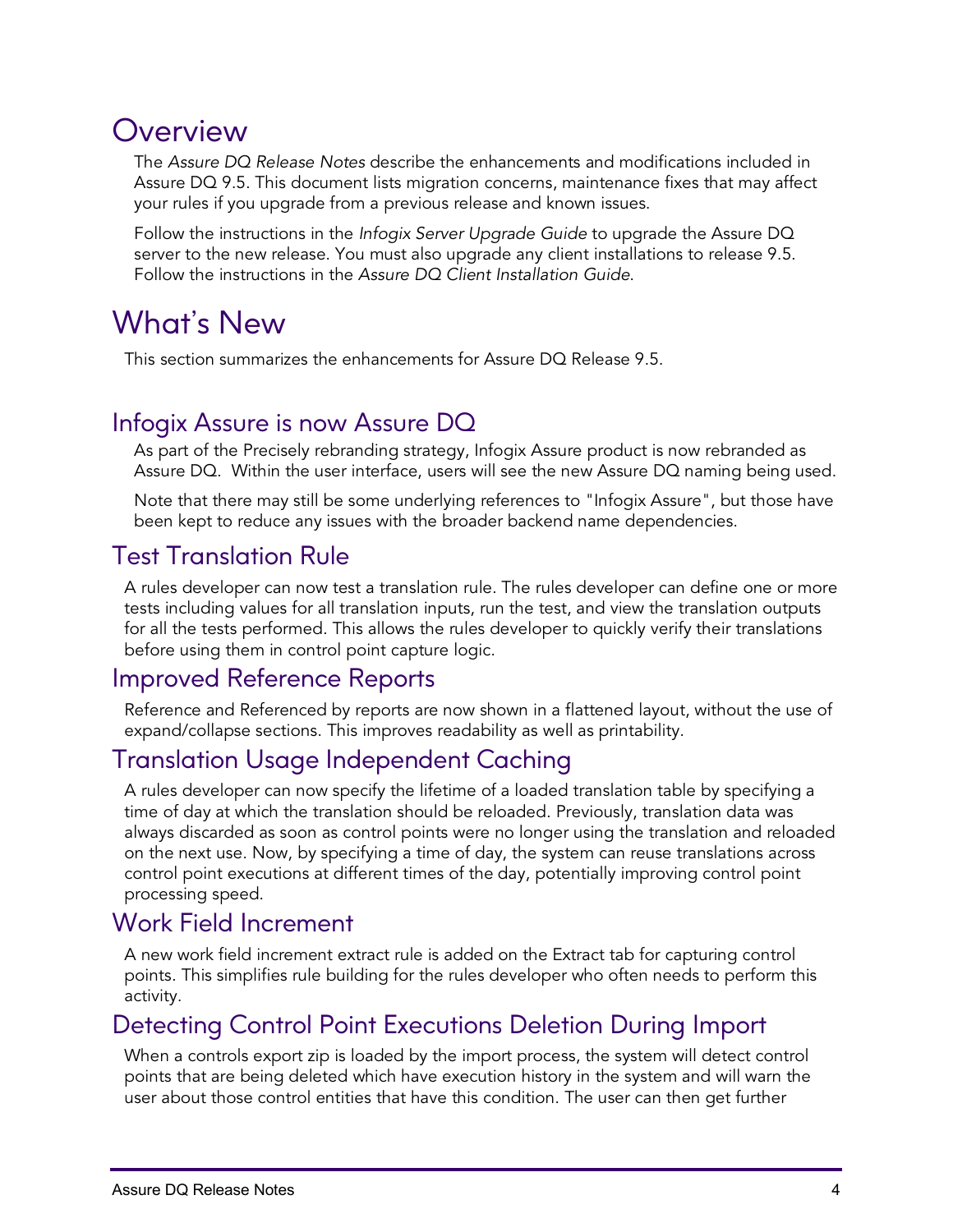information about the control points being deleted and how many executions will be deleted by the import. The user must confirm that the executions will be deleted to complete the import. This ensures the user performing the import understands the consequences of the rules being imported, and why the import might take longer than normal.

### <span id="page-4-0"></span>Expanded Sublayout References

HTML, JSON and External Service layouts can now define sublayout elements that can parse the data at a location according to another type of layout. For example, the text of a JSON field might be parsed as a record of a positional layout. This gives the rules developer greater flexibility in the definition and reuse of layout rules used for capture processing.

### <span id="page-4-1"></span>File Monitor from Archive File

A File Monitor capture source can now process an archive file that contains many files, and obtain information about each file, or initiate separate control point processing for the contained files. For example, a zip file of a folder containing many csv files can be processed as a file monitor control point and trigger the capturing of each contained csv file in a separate control point execution.

#### <span id="page-4-2"></span>Control Data Export File Extension

Previously, the export control data utility always produced files ending with the extension 'cdt'. Now, by default, the system will generate a file name that ends with csv if the field delimiter used is a comma, or a file name that ends with tab if the field delimiter used is a tab, or a file name that ends with cdt for anything else. The user can also specify the file extension to use with the -ext option on the command line.

### <span id="page-4-3"></span>User Activity Tracking

The system now writes a user activity log file which logs the activity of logged in users navigating throughout the system. Actions taken by users which are written to the audit history such as saving, importing, or deleting rules are also written to the user activity log file. Administrators can use this information for research or diagnostic purposes.

### <span id="page-4-4"></span>Customer Logo on Reports

Customers can configure the system to use their own logo on the reports produced by the system.

#### <span id="page-4-5"></span>Runtime Fields in Left/Right Include/Exclude

The rules developer can now specify an expression that includes runtime fields for a reconciliation task side include/exclude when condition. This allows control points to be defined that apply only to subsets of data specified at runtime.

### <span id="page-4-6"></span>Reconciliation Task Reports to Data360 DQ+

The system will now establish data stores in DQ+ for reconciliation task reports, including child data stores for the left and right matching items. This allows data analysts in DQ+ to perform additional analysis on the reconciliation task results produced by the control point.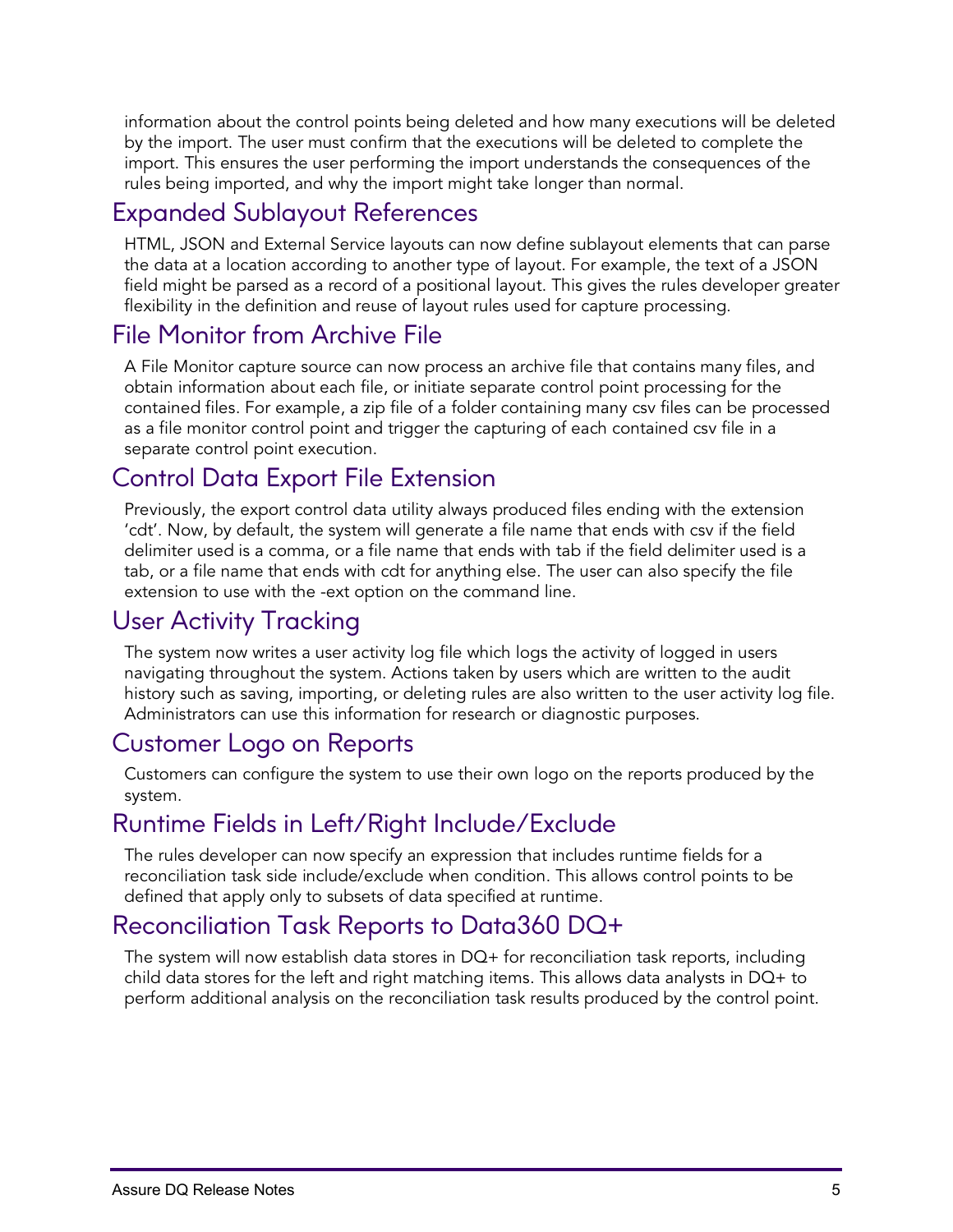# <span id="page-5-0"></span>Fixed in this Release

The following issues have been fixed in this release of Assure DQ.

| <b>JIRA</b> | <b>Details</b>                                                                                                                                                                                                        |
|-------------|-----------------------------------------------------------------------------------------------------------------------------------------------------------------------------------------------------------------------|
| IA-51286    | Reconciliation task validation check names were not<br>properly validated and could start with a digit.                                                                                                               |
| IA-51289    | Layout definition reports for external service layouts<br>(plugin layouts) were showing the actual value of any<br>password property but should only show "***".                                                      |
| IA-51301    | The control data results view popup was showing the<br>create time in the update time column.                                                                                                                         |
| IA-51313    | The DQ Data Element Recap report showed an error when<br>opened.                                                                                                                                                      |
| IA-51363    | On the Extract tab of a capture source, at the When<br>Layout level for an already existing when layout rule, the<br>layout picker could be opened when it should be been<br>disabled.                                |
| IA-51382    | The exportControlData server utility, when encountering a<br>control entity specification that was not found, incorrectly<br>reported the error as a problem with a security profile.                                 |
| IA-51396    | When a controls developer chooses a translation rule and<br>only has view permission for the rule, an error "Failed to<br>match key ReportView" is displayed instead of the<br>definition report for the translation. |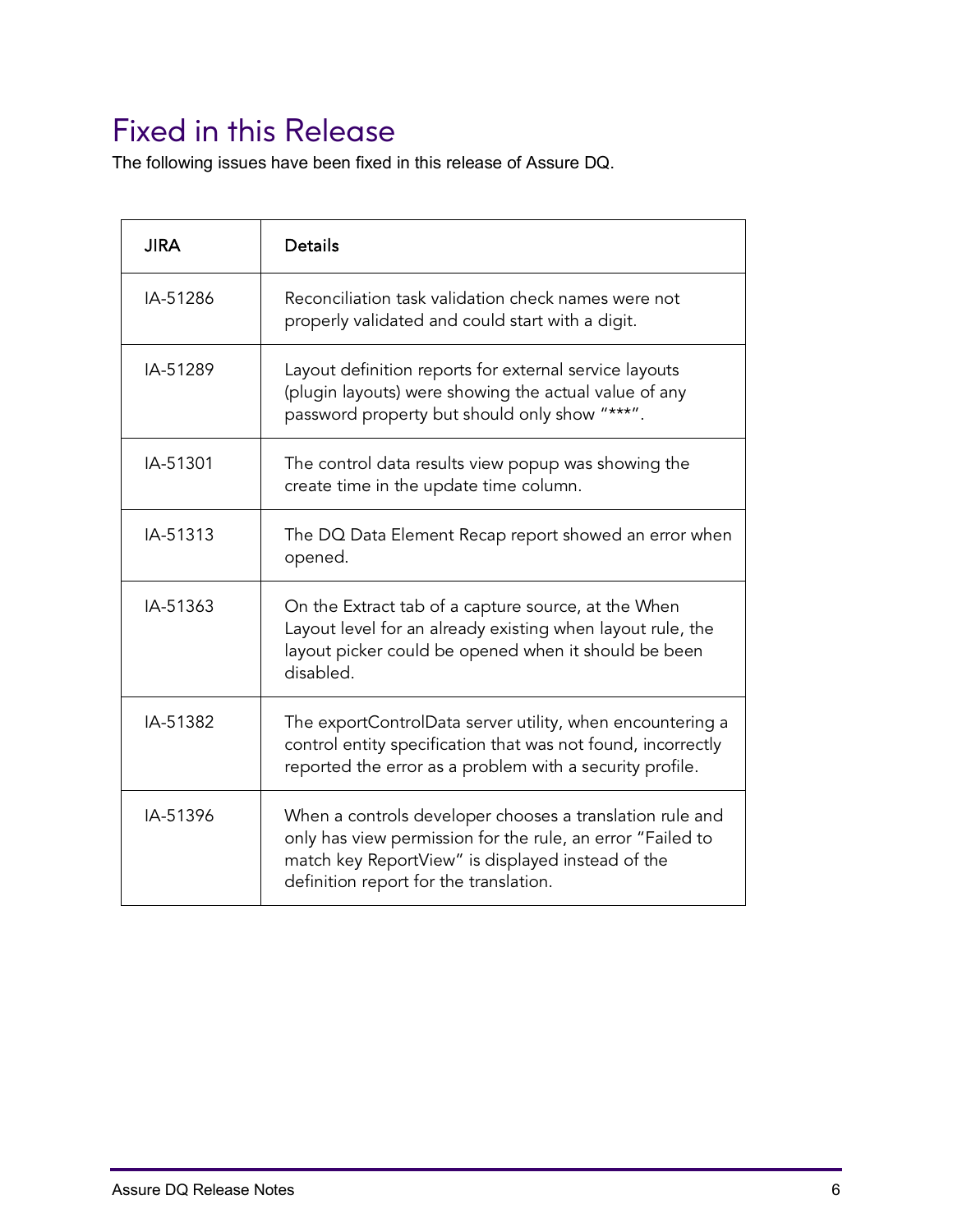# <span id="page-6-0"></span>Platform Improvements

This section summarizes changes to supported software, new features, and improvements for this release.

### <span id="page-6-1"></span>New Software Supported

The following is now supported:

• WildFly 24.0.1

The complete list of supported software and hardware versions is included in the *Technical Specifications Document* included in the application documentation.

### <span id="page-6-2"></span>Java Support

The product has been tested in the following Java environments:

- Amazon Corretto 11 for WildFly 24
- IBM SDK for IBM WebSphere

### <span id="page-6-3"></span>Library Updates

In this release, several third-party libraries were updated. These updates increase system security and reliability. Several libraries were updated specifically to address security vulnerabilities.

# <span id="page-6-4"></span>Fixed in this Platform Release

The following issues have been fixed in this release.

| <b>JIRA</b>      | <b>Details</b>                                                                                                                                                                                                             |
|------------------|----------------------------------------------------------------------------------------------------------------------------------------------------------------------------------------------------------------------------|
| IP-5515          | Fixed an issue where changes to a user's group membership are<br>not becoming effective upon logging in to the application. This is<br>applicable for WildFly deployments only.                                            |
| IP-5645, IP-5653 | Updated log4j to a modified version of 1.2.17 that removes<br>classes for security vulnerabilities CVE-2019-17571, CVE-2021-<br>4104, CVE-2022-23302, CVE-2022-23305 and CVE-2022-23307.                                   |
|                  | Note: This update may impact your logging if you have<br>customized cee.log4j.properties. See the Customized<br>cee.log4j.properties section in Release-Specific Considerations<br>for the release you are upgrading from. |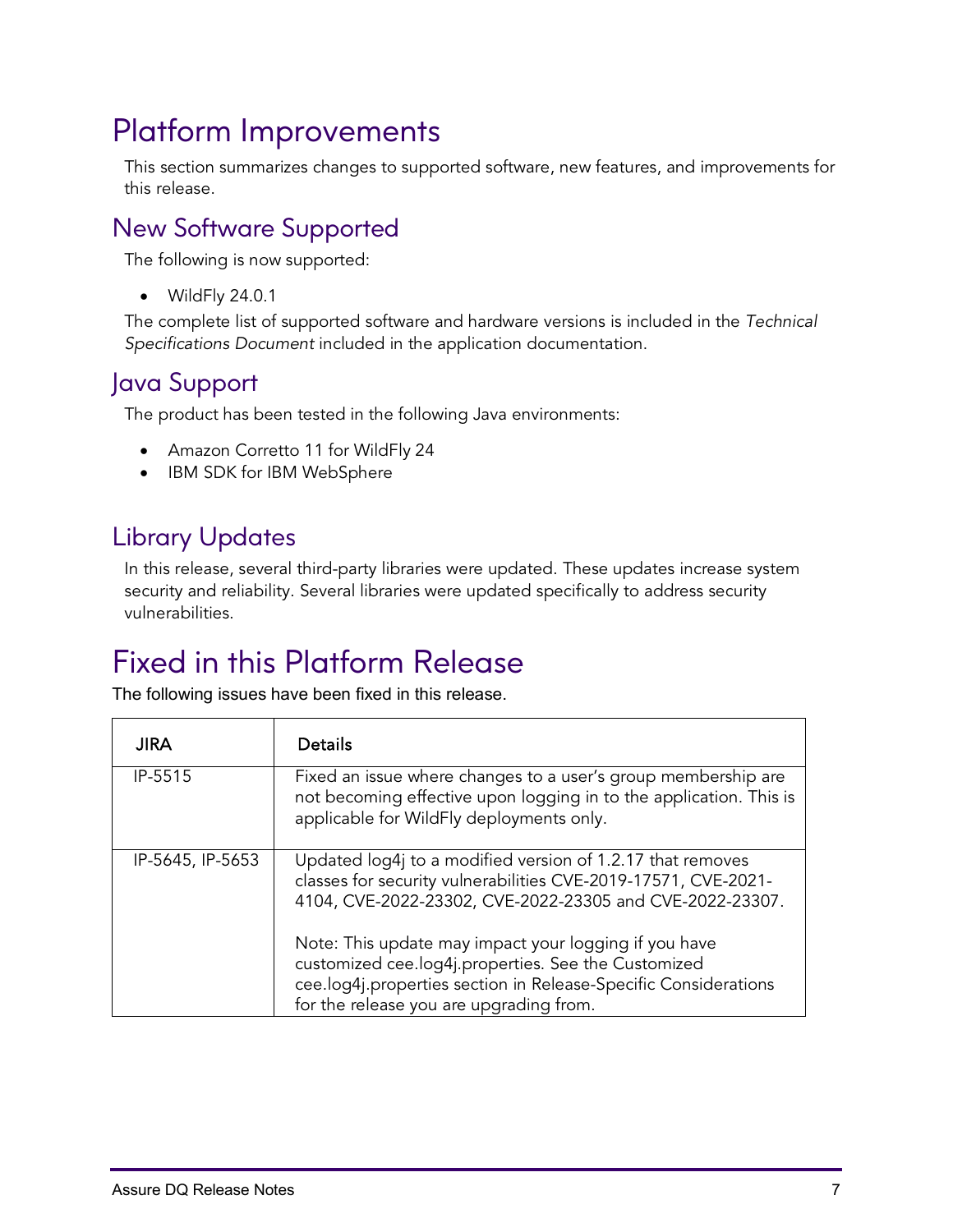# <span id="page-7-0"></span>Changes to System Requirements

For current technical specifications, see the Web site: [http://www.infogix.com/resource/infogix-technical-specifications](http://www.infogix.com/resource/infogix-technical-specifications/)

# <span id="page-7-1"></span>Obtaining Product Updates

Be sure to check for product updates for the 9.5 release. Log on to [http://support.infogix.com](http://support.infogix.com/) and download any applicable fix packs or patches.

# <span id="page-7-2"></span>Release-Specific Considerations

The following sections contain information about migration considerations and maintenance fixes that may affect rules migrated from versions 5.1 through 9.4. Refer to the section that covers your current product version.

### <span id="page-7-3"></span>Upgrading from 9.4

The following consideration applies to upgrades from Infogix Assure 9.4.

#### <span id="page-7-4"></span>Customized cee.log4j.properties

The new release of Assure DQ includes changes to the default log4j configuration file (cee.log4j.properties), both adding a new appender for user activity logging, and changes to the iitap appender (igx log) that remove a filter specification. If you use a customized cee.log4j.properties in your CONFIG\_OVERRIDE folder, be sure to copy the components/kernel/conf/cee.log4j.properties to your CONFIG\_OVERRIDE folder and reapply your customizations.

#### <span id="page-7-5"></span>Oracle and SQL Database Drivers

Assure DQ 9.5 uses SQL Server JDBC Driver 8.2.0 or the Oracle 19.3.0.0.0 JDBC driver. Be sure that your installation points to the correct driver.

### <span id="page-7-6"></span>Upgrading from 9.3

The following consideration applies to upgrades from Infogix Assure 9.3.

#### <span id="page-7-7"></span>Customized cee.log4j.properties

The new release of Assure DQ includes changes to the default log4j configuration file (cee.log4j.properties), both adding a new appender for user activity logging, and changes to the iitap appender (igx log) that remove a filter specification. If you use a customized cee.log4j.properties in your CONFIG\_OVERRIDE folder, be sure to copy the components/kernel/conf/cee.log4j.properties to your CONFIG\_OVERRIDE folder and reapply your customizations.

#### <span id="page-7-8"></span>SOAP and REST API Changes in ControlsAssureResultsService

In addition to the new listReports operation in ControlsAssureResultsService, the following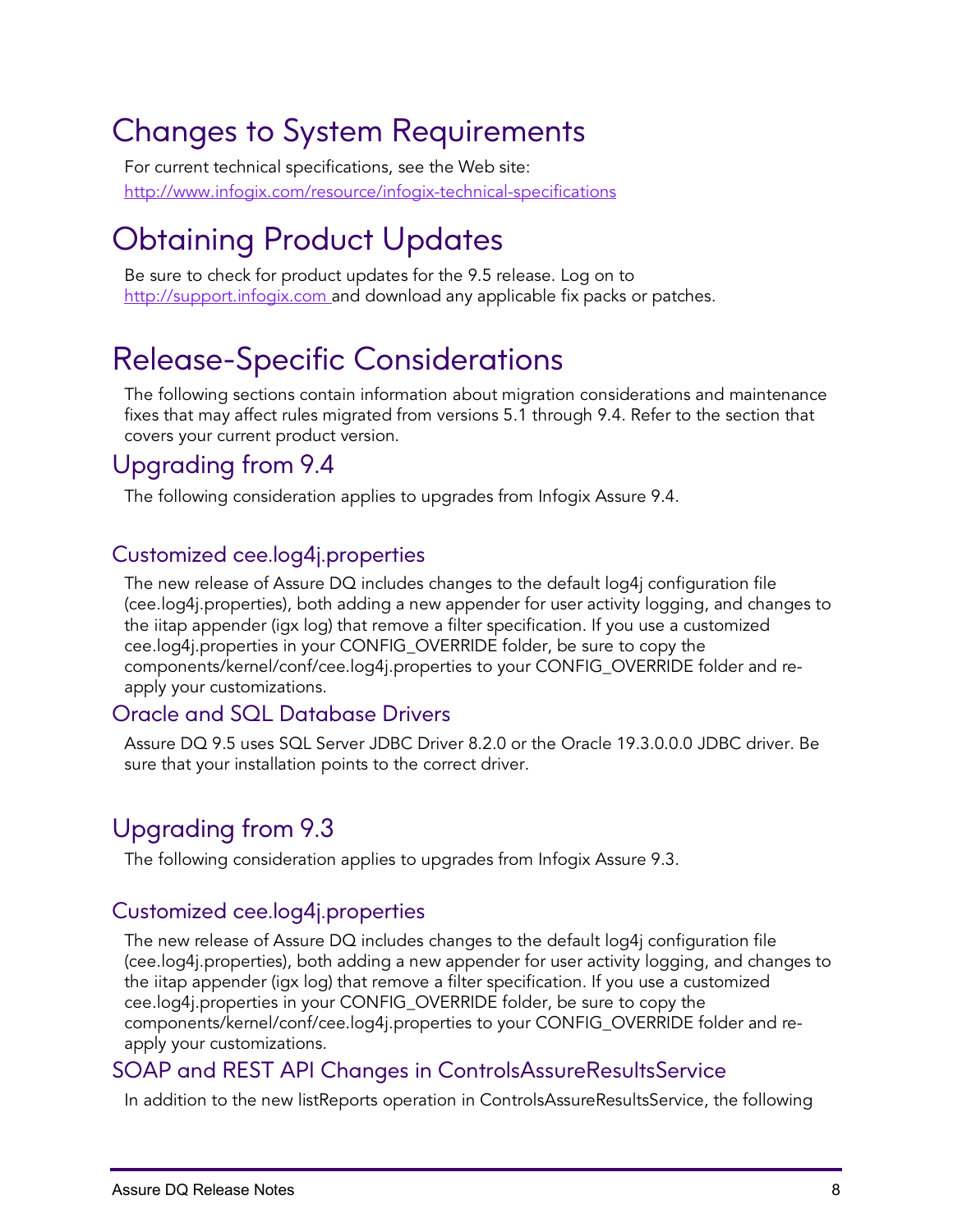inconsistencies were corrected in this service. These changes mean that your uses of casapi\_results.wsdl should be refreshed to ensure correct results with the service operations readResultCatalogSummary and listResults.

- ExceptionCatalogResponse attribute ID (returned as "id" in REST) is renamed to catalogId.
- ExceptionResponse attribute exceptionCatalogID is renamed to catalogId.
- ExceptionResponse attributes reportID, ruleID and ruleTraceID have been removed (values were never returned by earlier releases).
- readCatalogSummary parameter "arg0" has been renamed to "catalogId".
- listResults parameters have been renamed: "arg0" is renamed to "catalogId", "arg1" is renamed to "offset" and "arg2" is renamed to "limit".

### <span id="page-8-0"></span>Upgrading from 9.2

The following consideration applies to upgrades from Infogix Assure 9.2.

#### <span id="page-8-1"></span>Customized cee.log4j.properties

The new release of Assure DQ includes changes to the default log4j configuration file (cee.log4j.properties), both adding a new appender for user activity logging, and changes to the iitap appender (igx log) that remove a filter specification. If you use a customized cee.log4j.properties in your CONFIG\_OVERRIDE folder, be sure to copy the components/kernel/conf/cee.log4j.properties to your CONFIG\_OVERRIDE folder and reapply your customizations.

#### <span id="page-8-2"></span>Oracle and SQL Database Drivers

Assure DQ 9.5 uses SQL Server JDBC Driver 8.2.0 or the Oracle 19.3.0.0.0 JDBC driver. Be sure that your installation points to the correct driver.

#### <span id="page-8-3"></span>SOAP and REST API Changes in ControlsAssureResultsService

In addition to the new listReports operation in ControlsAssureResultsService, the following inconsistencies were corrected in this service. These changes mean that your uses of casapi\_results.wsdl should be refreshed to ensure correct results with the service operations readResultCatalogSummary and listResults.

- ExceptionCatalogResponse attribute ID (returned as "id" in REST) is renamed to catalogId.
- ExceptionResponse attribute exceptionCatalogID is renamed to catalogId.
- ExceptionResponse attributes reportID, ruleID and ruleTraceID have been removed (values were never returned by earlier releases).
- readCatalogSummary parameter "arg0" has been renamed to "catalogId".
- listResults parameters have been renamed: "arg0" is renamed to "catalogId", "arg1" is renamed to "offset" and "arg2" is renamed to "limit".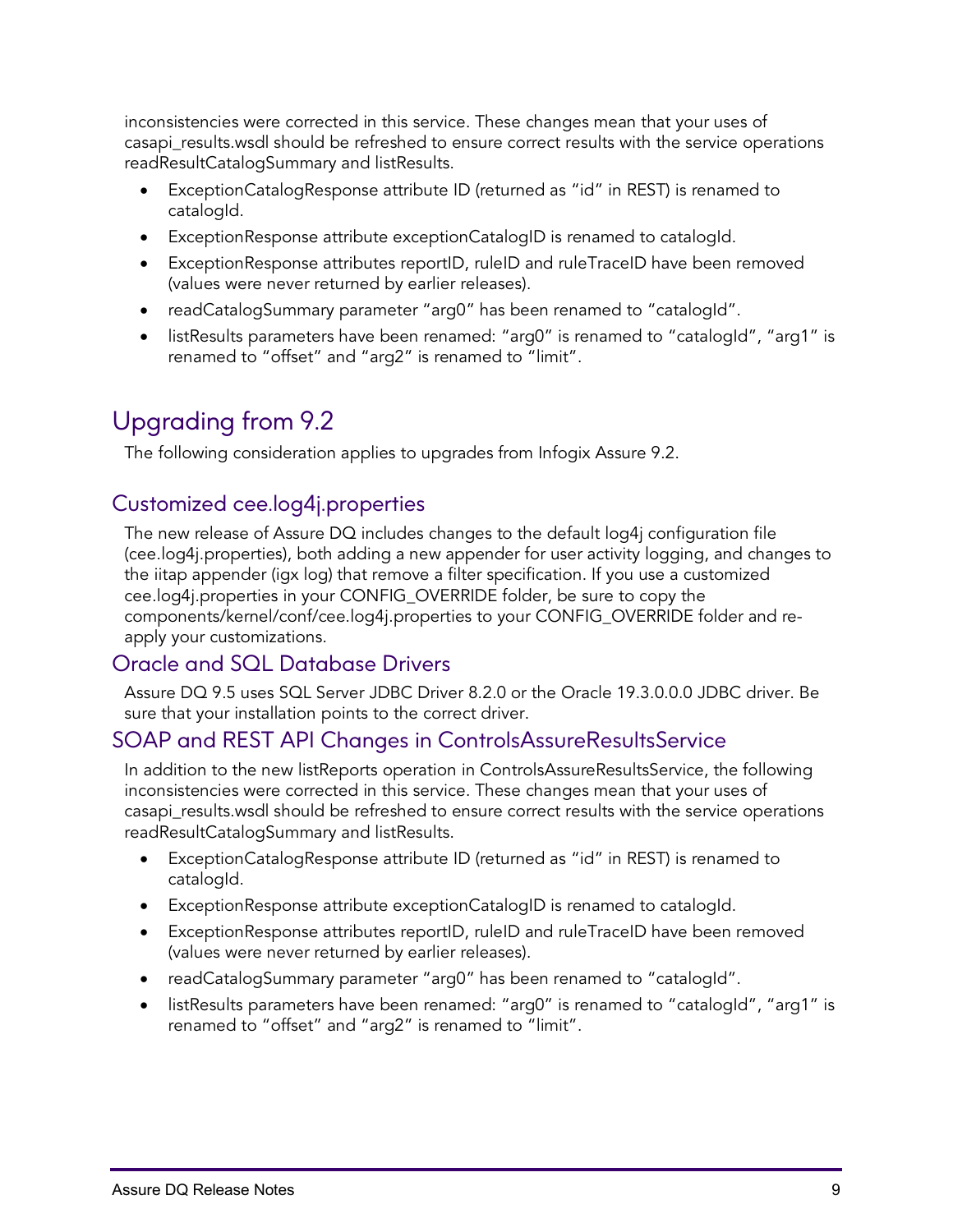# <span id="page-9-0"></span>Known Issues

.

This section describes any known issues and provides corrective action, where applicable.

#### <span id="page-9-1"></span>Test source error detection

The Test Source facility does not detect errors in On Begin processing for Capture sources. The test appears to complete successfully with no input records read.

#### <span id="page-9-2"></span>Extraction details

When you test a capture source, the extraction details show nested evaluate conditions up to four levels deep. Beyond four levels, the source test extracts the information, but you cannot see these levels in the test results.

#### <span id="page-9-3"></span>Using multiple browser windows for Infogix applications

If you run more than one Infogix application, open a new Internet Explorer browser session for each application. Use "New Session" from the File menu of Internet Explorer.

Web-based Infogix applications store application data on the server in the http session. If you open a new tab or window from the File menu, the system shares session information across these tabs or windows, which can result in unpredictable errors or data loss. The system warns you if you attempt to do this, but it does not stop you.

### <span id="page-9-4"></span>Control data capture source with invalid order-by clause

A control data capture source, when changed from using a Detail control entity to using a Match Data control entity, can fail with invalid column errors. If the original capture source was defined with order by fields, when the rules writer changes the source to a match data entity, the system hides the order by fields' definition, but incorrectly retains the previously defined order by fields in the rule. When the capture source is executed, the order by clause is generated and likely leads to errors in the database. To correct the capture source, edit the source. Temporarily, switch the source to use a Detail control entity on the Details tab. Switch to the Select tab. The order by fields section appears again; remove all order by fields. Switch back to the Details tab and choose the match data entity again. Switch to the Select tab and verify the settings. Switch to the Extract tab and verify the extraction logic. Click OK and save. Verify the order by information is successfully removed by viewing the definition report of the control point.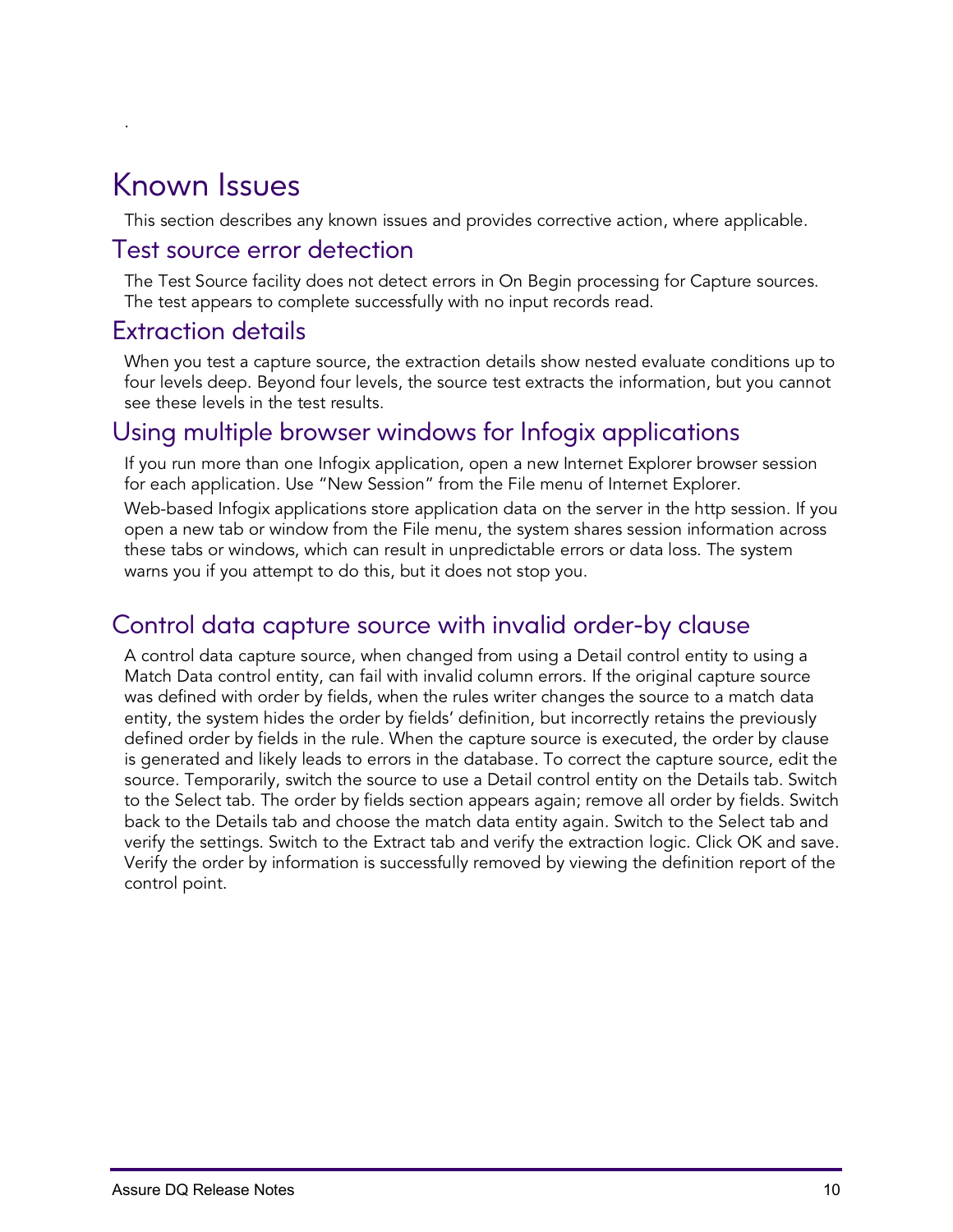# <span id="page-10-0"></span>Contact Us

If you encounter any technical issues, we recommend that you visit the support portal at [support.infogix.com.](https://support.infogix.com/hc/en-us)

If your query has not been discussed previously, you can create a new topic and receive answers from our product experts.

Alternatively, you can log a support ticket:

- 1. Select **Sign in** from the top right corner of the screen.
- 2. If you have already registered, enter your **Email** and **Password**, then click the **Sign in** button. Or, if you are not a registered support portal user, click **Sign up.**
- 3. Once you have registered and signed in, select **Submit a request** from the top right corner of the screen.
- 4. Complete all fields, then click **Submit** at the bottom of the screen.

# <span id="page-10-1"></span>**Community**

Our product is constantly evolving and input from you is highly valued. If you have any suggestions, please contact the product team by submitting a feature request on the [Community.](https://support.infogix.com/hc/en-us/community/topics)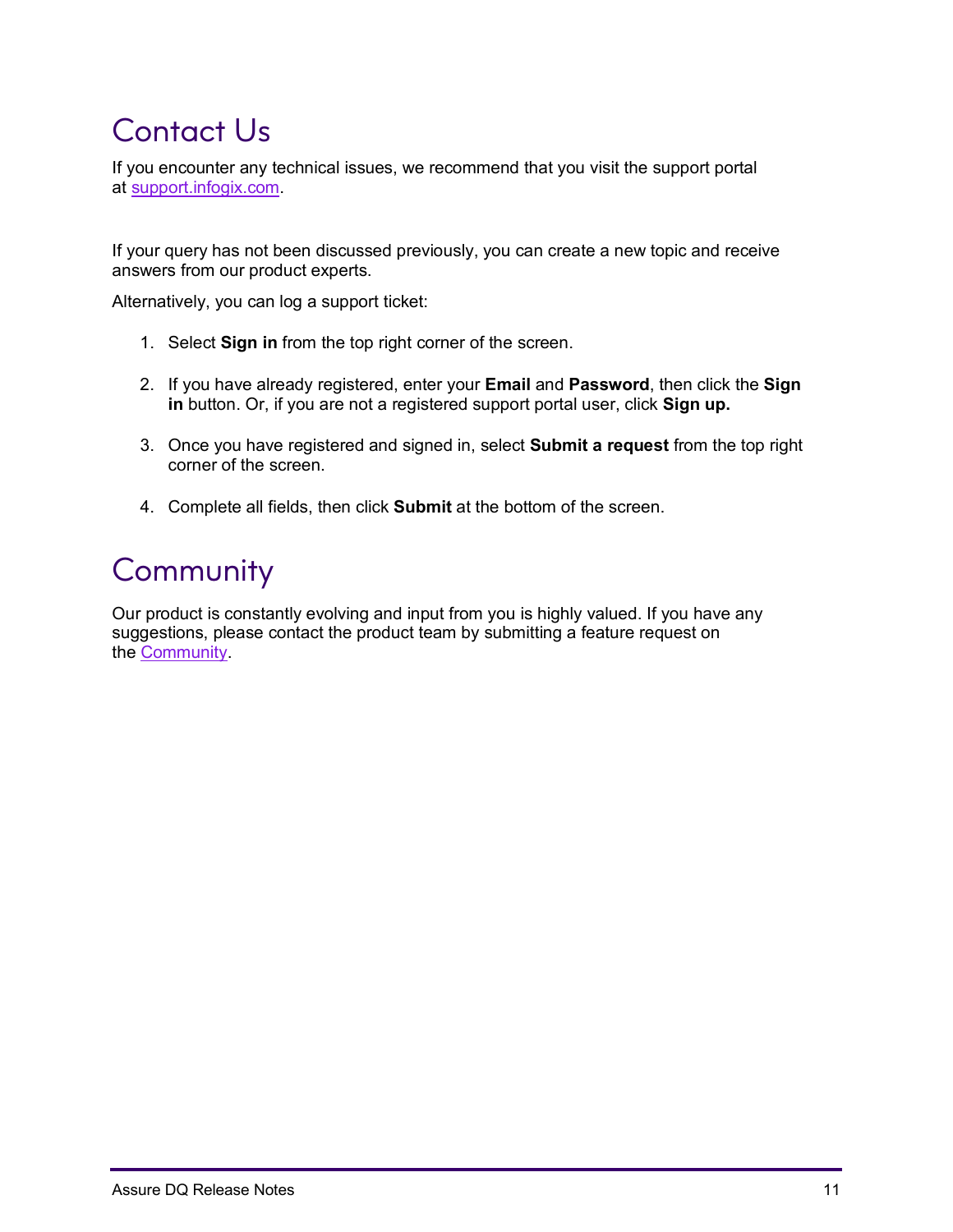# <span id="page-11-0"></span>**Notices**

### <span id="page-11-1"></span>**Trademarks**

Infogix, the Infogix logo, ACR, ACR/Detail, ACR/Summary, ACR/Workbench, ACR/Connector, Infogix Assure, Infogix Insight, ACR/Instream, ACR/File, Infogix ER, Infogix Perceive, Data3Sixty, and Data360 are registered trademarks of Precisely. Data3Sixty Analyze, Data3Sixty Govern, Data3Sixty DQ+, Data360 Analyze, Data360 Govern and Data360 DQ+ are trademarks of Precisely. Any other trademarks or registered trademarks are the property of their respective owners.